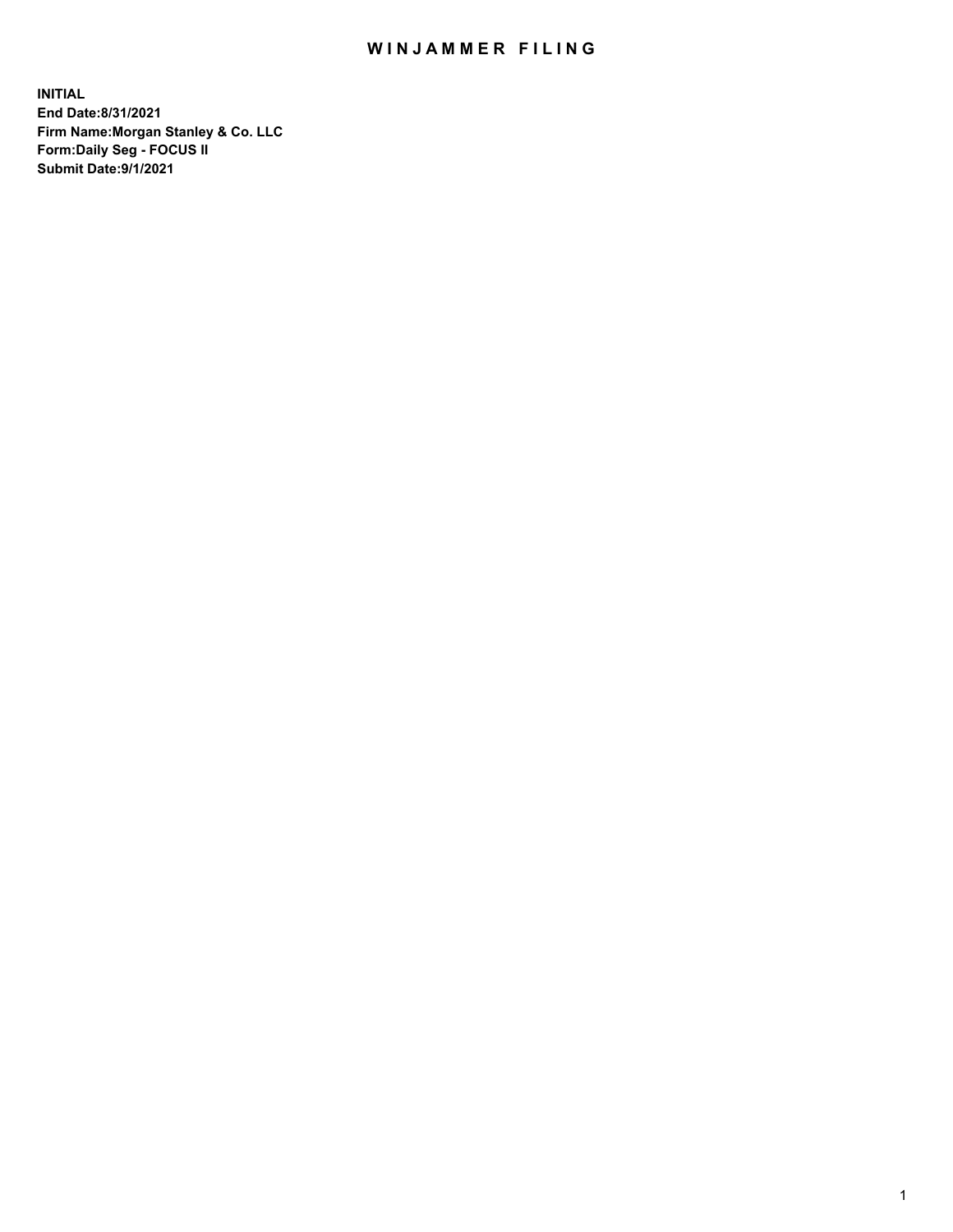**INITIAL End Date:8/31/2021 Firm Name:Morgan Stanley & Co. LLC Form:Daily Seg - FOCUS II Submit Date:9/1/2021 Daily Segregation - Cover Page**

| Name of Company                                                                                                                                                                                                                                                                                                                | Morgan Stanley & Co. LLC                                    |
|--------------------------------------------------------------------------------------------------------------------------------------------------------------------------------------------------------------------------------------------------------------------------------------------------------------------------------|-------------------------------------------------------------|
| <b>Contact Name</b>                                                                                                                                                                                                                                                                                                            | <b>Ikram Shah</b>                                           |
| <b>Contact Phone Number</b>                                                                                                                                                                                                                                                                                                    | 212-276-0963                                                |
| <b>Contact Email Address</b>                                                                                                                                                                                                                                                                                                   | Ikram.shah@morganstanley.com                                |
| FCM's Customer Segregated Funds Residual Interest Target (choose one):<br>a. Minimum dollar amount: ; or<br>b. Minimum percentage of customer segregated funds required:% ; or<br>c. Dollar amount range between: and; or<br>d. Percentage range of customer segregated funds required between:% and%.                         | 235,000,000<br><u>0</u><br>0 Q<br>0 <sub>0</sub>            |
| FCM's Customer Secured Amount Funds Residual Interest Target (choose one):<br>a. Minimum dollar amount: : or<br>b. Minimum percentage of customer secured funds required:%; or<br>c. Dollar amount range between: and; or<br>d. Percentage range of customer secured funds required between:% and%.                            | 140,000,000<br><u>0</u><br>0 <sub>0</sub><br>0 <sub>0</sub> |
| FCM's Cleared Swaps Customer Collateral Residual Interest Target (choose one):<br>a. Minimum dollar amount: ; or<br>b. Minimum percentage of cleared swaps customer collateral required:% ; or<br>c. Dollar amount range between: and; or<br>d. Percentage range of cleared swaps customer collateral required between:% and%. | 92,000,000<br><u>0</u><br>0 Q<br>0 <sub>0</sub>             |

Attach supporting documents CH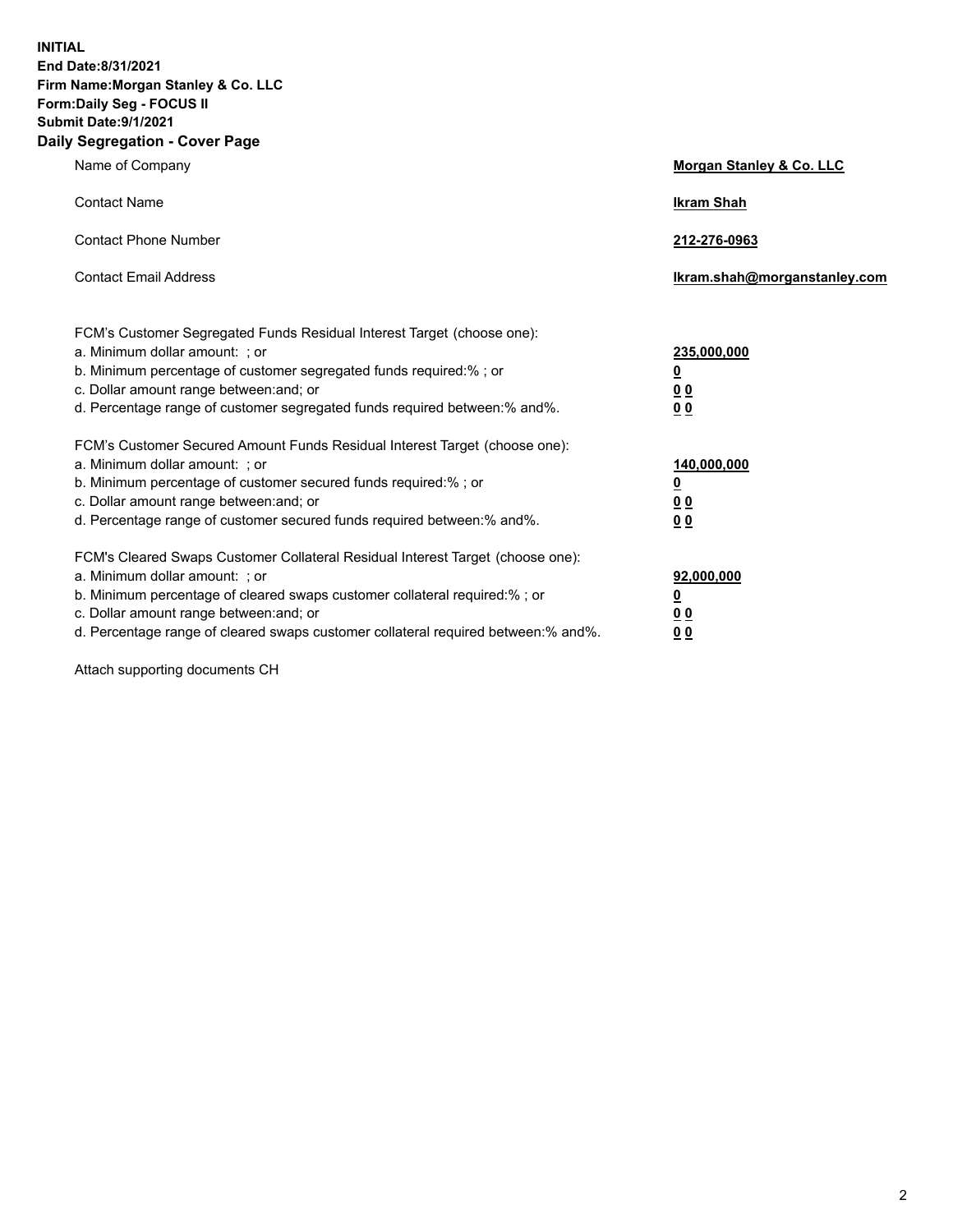## **INITIAL End Date:8/31/2021 Firm Name:Morgan Stanley & Co. LLC Form:Daily Seg - FOCUS II Submit Date:9/1/2021 Daily Segregation - Secured Amounts** Foreign Futures and Foreign Options Secured Amounts Amount required to be set aside pursuant to law, rule or regulation of a foreign government or a rule of a self-regulatory organization authorized thereunder **0** [7305] 1. Net ledger balance - Foreign Futures and Foreign Option Trading - All Customers A. Cash **4,551,808,605** [7315] B. Securities (at market) **2,042,342,852** [7317] 2. Net unrealized profit (loss) in open futures contracts traded on a foreign board of trade **1,063,395,269** [7325] 3. Exchange traded options a. Market value of open option contracts purchased on a foreign board of trade **42,971,245** [7335] b. Market value of open contracts granted (sold) on a foreign board of trade **-22,915,728** [7337] 4. Net equity (deficit) (add lines 1. 2. and 3.) **7,677,602,243** [7345] 5. Account liquidating to a deficit and account with a debit balances - gross amount **37,045,051** [7351] Less: amount offset by customer owned securities **-36,413,168** [7352] **631,883** [7354] 6. Amount required to be set aside as the secured amount - Net Liquidating Equity Method (add lines 4 and 5) **7,678,234,126** [7355] 7. Greater of amount required to be set aside pursuant to foreign jurisdiction (above) or line 6. **7,678,234,126** [7360] FUNDS DEPOSITED IN SEPARATE REGULATION 30.7 ACCOUNTS 1. Cash in banks A. Banks located in the United States **268,406,392** [7500] B. Other banks qualified under Regulation 30.7 **389,678,365** [7520] **658,084,757** [7530] 2. Securities A. In safekeeping with banks located in the United States **606,022,492** [7540] B. In safekeeping with other banks qualified under Regulation 30.7 **58,063,488** [7560] **664,085,980** [7570] 3. Equities with registered futures commission merchants A. Cash **14,186,462** [7580] B. Securities **0** [7590] C. Unrealized gain (loss) on open futures contracts **814,706** [7600] D. Value of long option contracts **0** [7610] E. Value of short option contracts **0** [7615] **15,001,168** [7620] 4. Amounts held by clearing organizations of foreign boards of trade A. Cash **0** [7640] B. Securities **0** [7650] C. Amount due to (from) clearing organization - daily variation **0** [7660] D. Value of long option contracts **0** [7670] E. Value of short option contracts **0** [7675] **0** [7680] 5. Amounts held by members of foreign boards of trade A. Cash **4,097,164,258** [7700] B. Securities **1,378,256,872** [7710] C. Unrealized gain (loss) on open futures contracts **1,062,580,563** [7720] D. Value of long option contracts **42,971,245** [7730] E. Value of short option contracts **-22,915,728** [7735] **6,558,057,210** [7740] 6. Amounts with other depositories designated by a foreign board of trade **0** [7760] 7. Segregated funds on hand **0** [7765] 8. Total funds in separate section 30.7 accounts **7,895,229,115** [7770] 9. Excess (deficiency) Set Aside for Secured Amount (subtract line 7 Secured Statement Page 1 from Line 8) **216,994,989** [7380]

- 10. Management Target Amount for Excess funds in separate section 30.7 accounts **140,000,000** [7780]
- 11. Excess (deficiency) funds in separate 30.7 accounts over (under) Management Target **76,994,989** [7785]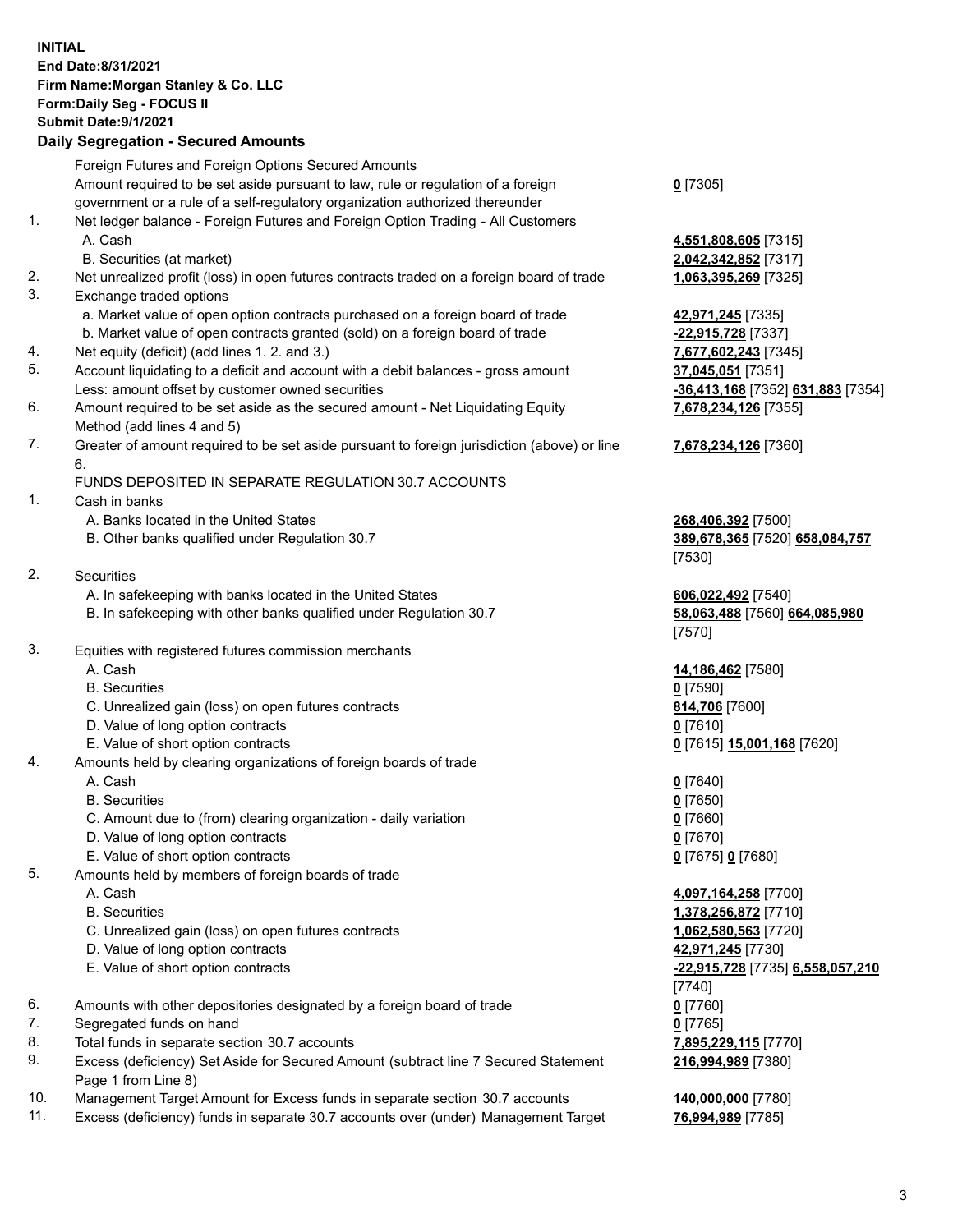**INITIAL End Date:8/31/2021 Firm Name:Morgan Stanley & Co. LLC Form:Daily Seg - FOCUS II Submit Date:9/1/2021 Daily Segregation - Segregation Statement** SEGREGATION REQUIREMENTS(Section 4d(2) of the CEAct) 1. Net ledger balance A. Cash **14,742,305,345** [7010] B. Securities (at market) **7,461,364,225** [7020] 2. Net unrealized profit (loss) in open futures contracts traded on a contract market **2,464,035,242** [7030] 3. Exchange traded options A. Add market value of open option contracts purchased on a contract market **1,069,330,380** [7032] B. Deduct market value of open option contracts granted (sold) on a contract market **-696,083,292** [7033] 4. Net equity (deficit) (add lines 1, 2 and 3) **25,040,951,900** [7040] 5. Accounts liquidating to a deficit and accounts with debit balances - gross amount **177,873,175** [7045] Less: amount offset by customer securities **-175,775,150** [7047] **2,098,025** [7050] 6. Amount required to be segregated (add lines 4 and 5) **25,043,049,925** [7060] FUNDS IN SEGREGATED ACCOUNTS 7. Deposited in segregated funds bank accounts A. Cash **2,989,290,632** [7070] B. Securities representing investments of customers' funds (at market) **0** [7080] C. Securities held for particular customers or option customers in lieu of cash (at market) **2,879,895,474** [7090] 8. Margins on deposit with derivatives clearing organizations of contract markets A. Cash **14,709,245,698** [7100] B. Securities representing investments of customers' funds (at market) **0** [7110] C. Securities held for particular customers or option customers in lieu of cash (at market) **4,429,453,858** [7120] 9. Net settlement from (to) derivatives clearing organizations of contract markets **-112,804,846** [7130] 10. Exchange traded options A. Value of open long option contracts **1,069,330,380** [7132] B. Value of open short option contracts **-696,083,292** [7133] 11. Net equities with other FCMs A. Net liquidating equity **8,966,556** [7140] B. Securities representing investments of customers' funds (at market) **0** [7160] C. Securities held for particular customers or option customers in lieu of cash (at market) **0** [7170] 12. Segregated funds on hand **152,014,893** [7150] 13. Total amount in segregation (add lines 7 through 12) **25,429,309,353** [7180] 14. Excess (deficiency) funds in segregation (subtract line 6 from line 13) **386,259,428** [7190] 15. Management Target Amount for Excess funds in segregation **235,000,000** [7194]

16. Excess (deficiency) funds in segregation over (under) Management Target Amount Excess

**151,259,428** [7198]